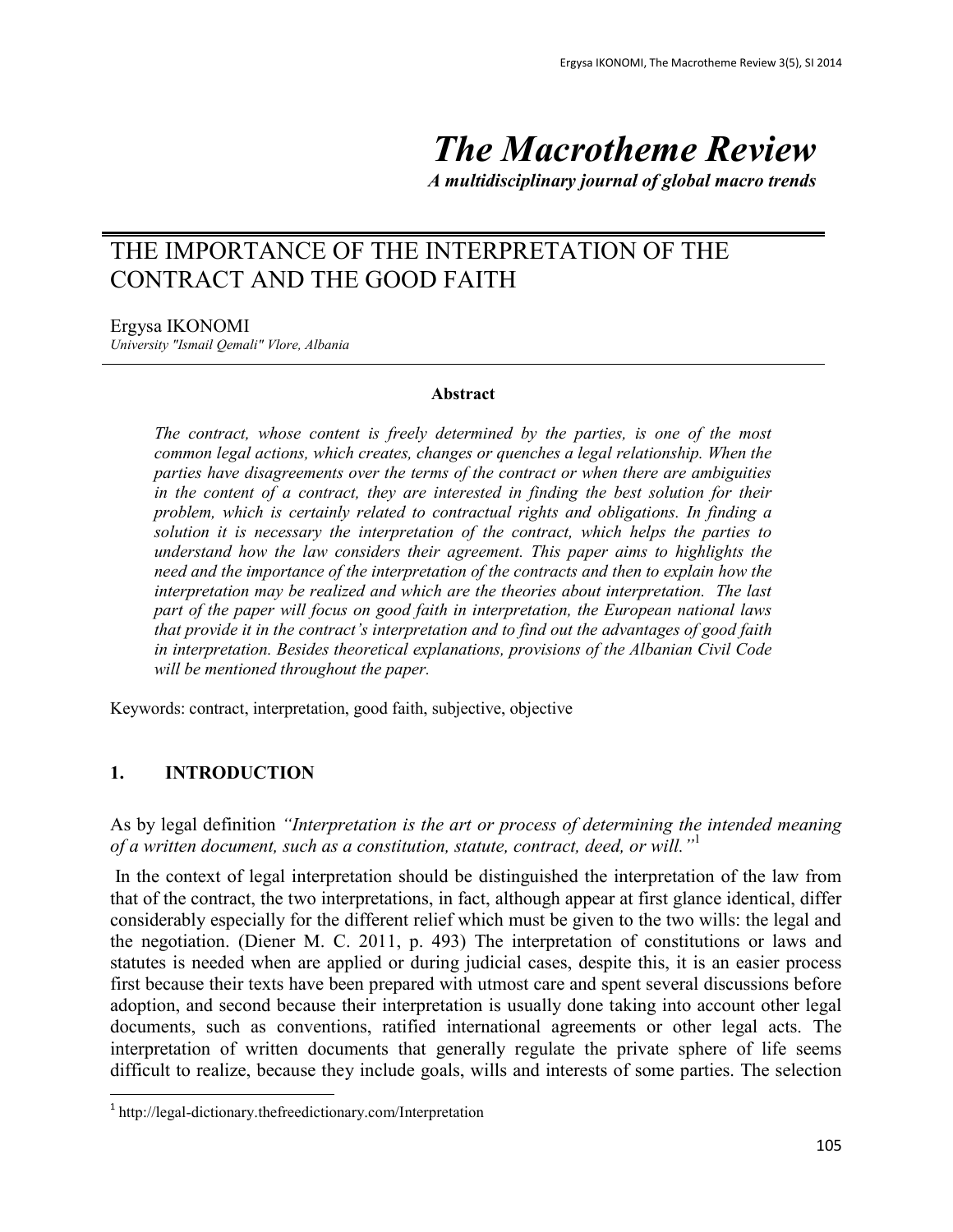of words that are placed in such texts, their diversity, negligence and acceleration in the implementation of contracts obviously brings the need for interpretation. Diener clarifies that although the function of interpretation is the same, the criteria and the technical means are different. The interpretation of the contract tends to verify the contents of an act of private autonomy, however the interpretation of the law seek to determine the meaning of a text and the will that you want to clarify is impersonal and must be hooked up to all the other rules.

There are some national laws that regulate interpretation in very detailed way, e.g. Italian, French, Spanish, Portuguese and there are national laws, which are more general in this extent, e.g. German, Austrian, Greek.

There are different meanings that can be attributed to the term "interpretation" in relation to the context in which it is used and the object to which it refers. According to the definition most commonly used, the interpretation means to understand the meaning (or meanings) of a language that a person uses to communicate something to others, where language means linguistic expressions that are made not only of signs, but also sounds and somatic manifestations, however, all that which allows the perception. If, then, there are more, and among them different possible meanings, all equally congruent to a given semiotic code, the task of interpretation can be further referred to the choice that takes place to identify and elect one among these different meanings. (Fava P. 2012, p. 1689)

This paper will show the need and the importance of the interpretation of the contracts and will explain the theories about contract interpretation, clarifying the provisions of some European legislation. The last part of the paper will focus on good faith in interpretation, the European national laws that provide it in the contract's interpretation and to find out the advantages of good faith in interpretation. Besides theoretical explanations, predictions of the Albanian Civil Code will be mentioned throughout the paper.

## **2. NEED FOR INTERPRETATION**

The contract, whose content is freely determined by the parties, is one of the most common legal actions, which creates, changes or quenches a legal relationship. "*A regular contract has the force of law for parties."*<sup>2</sup> Widely known as *pacta sunt servanda*, the maxim was now taken to imply that contractual promises must under all circumstances be honored. (Zimmermann R. 1996, p. 566-567) The principles of freedom to contract and party autonomy are the key points of contractual law. Despite this, the content or what the parties have agreed must be within legal limits. *"The contract obliges the parties not only as provided in it, but also for all the consequences arising from the application of the law."* 3 This obviously means that the implementation of the contract is an obligation for the parties; otherwise there will be room to compensate the caused contractual damage.

The issue of interpretation arises when there is an ambiguity in the content of a contract. This is an omnipresent phenomenon of contract law: Even a thoroughly drafted and apparently precise contract may, under close scrutiny, prove to be in need of interpretation. (Grigoleit H. C., Canaris C. 2010)

 $\ddot{\phantom{a}}$ 

<sup>&</sup>lt;sup>2</sup> Civil Code of the Republic of Albania, article 690

<sup>&</sup>lt;sup>3</sup> Civil Code of the Republic of Albania, article 693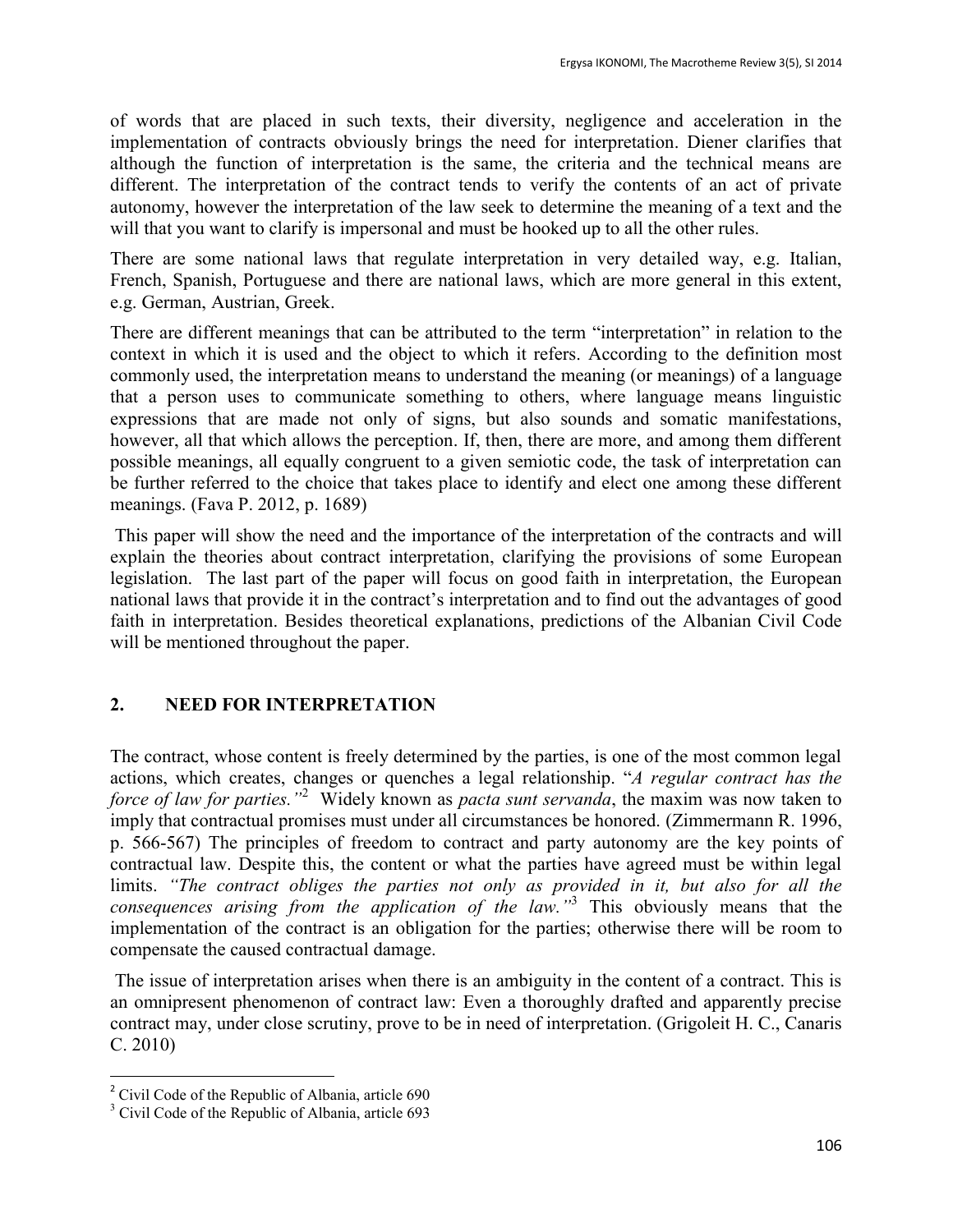When the parties have disagreements over the terms of the contract, they are interested in finding the best solution for their problem, which is certainly related to contractual rights and obligations. In finding a solution it is necessary the interpretation of the contract, which helps the parties to understand how the law considers their agreement. This may happen probably because legal texts are often uncertain even the commercial contract in writing is presumed to be a "complete" and "precise" statement of the terms agreed between the parties. This means two things. If it isn't included in the written document, it is not part of the contract. If it is in the written document, it is part of the contract. (Wright D. 2004) Uncertainties within the meaning of the contract may come from the language used, grammar or when are used words that take several different meanings. Contracting parties should be aware that they may have differing assumptions concerning the meaning of words and phrases drafted into a contract. Words mean different things to different people. What may be clear to one may be ambiguous to another. There is therefore a need to draft contracts accurately and succinctly to avoid differing interpretations. (Goodman A.) The need for the interpretation of the contract, as has been observed, derives from the fact that the signs (such as expressions, spoken or written words) used by the contractors to externalize the negotiating regulation of their interests have a margin, of a greater or lesser degree of semantic indeterminacy: behind an apparently clear and unambiguous meaning can be hidden, ie, a different sense of the contractual agreement. (Sangermano F. 2007, p. 11)

Although there is a unilateral mistake, or a mutual one and despite the uncertainty that causes the dispute, there is always need for contract interpretation to arrive at the point which mostly reflects the intentions of the parties.

The interpretation of the contract is very useful because the contractual interpretation is not just a process of unrelentingly grasping the plain meaning of the words of the contractual text and applying them to the text of the dispute, but involves a wider examination of the contractual circumstances, which might include almost any information relevant to understanding the agreement, with one or two notable exceptions. In short, contractual interpretation must now be understood as an inclusive rather than an exclusive process. (Mitchell C. 2007, p. 1-2)

## **3. INTERPRETATING A CONTRACT**

Questions of how courts interpret, and should interpret, contract terms and when courts imply, and should imply, terms to which the contracting parties have not explicitly agreed, loom large in contract disputes and in the legal literature on contract law. (Cohen G. M. 1999)

First, an interpreter identifies the terms to be interpreted. To elaborate, identifying the terms to be interpreted is primarily the province of the *parol evidence rule*. When applied, the rule renders prior parol agreements legally inoperative. The writing then becomes the sole container of the contract's terms. Second, an interpreter determines whether the terms are ambiguous and encompass the rival interpretations favored by the parties. Determining whether the terms are ambiguous usually is the province of the plain meaning rule. Even if the governing term is ambiguous in the abstract, it may permit only one of the rival interpretations advanced by the parties. When this is the case, a judge should hold that the language is unambiguous and that the unambiguous meaning (the "plain meaning") is the legal meaning. (Burton S. J. 2008, p. 2-3) In determining whether the language in a contract is ambiguous, the words must be given their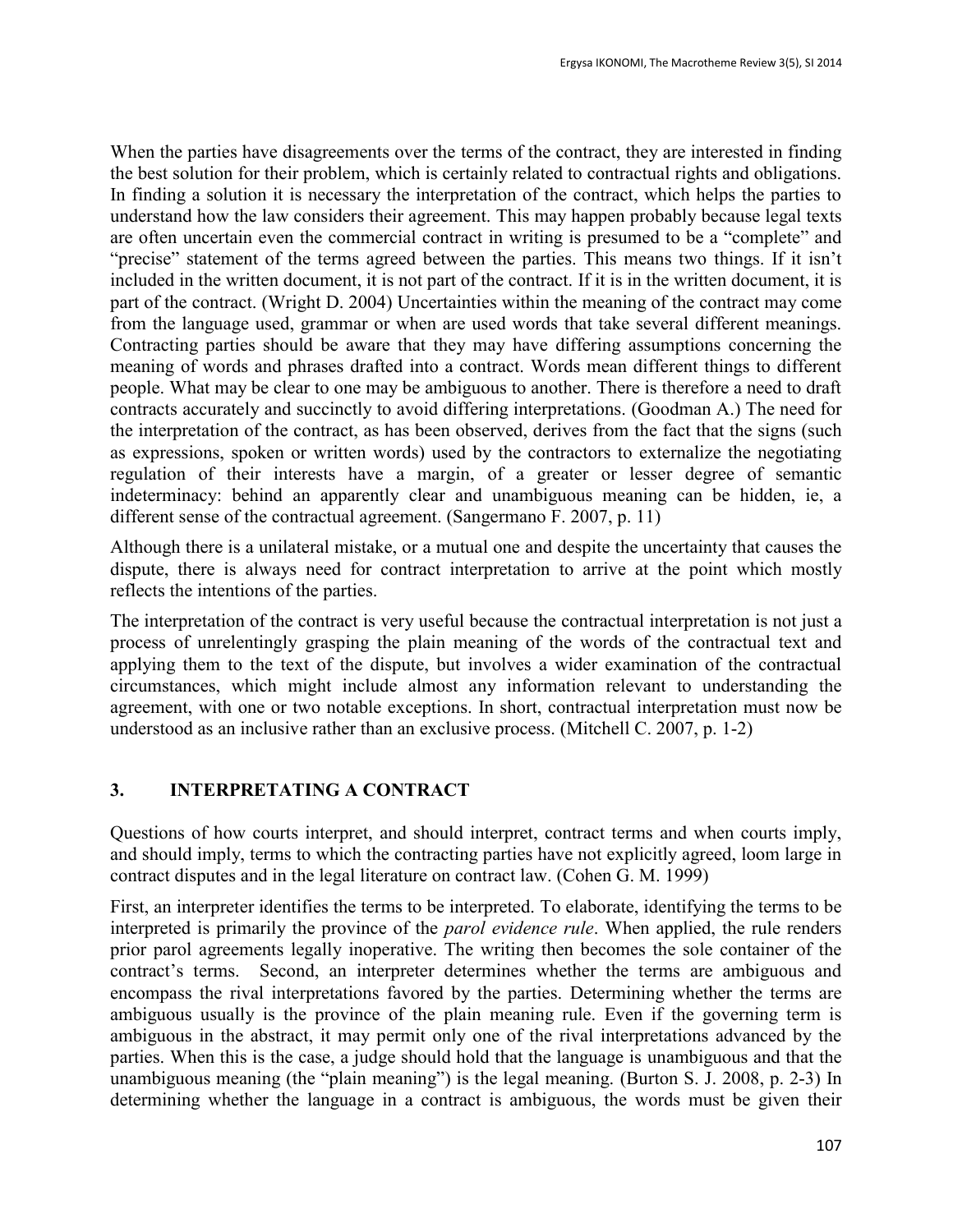'natural and ordinary meaning,' and the fact that the parties interpret a provision differently does not mean the language is *per se* ambiguous. (Solan L. et al. 2008, p. 1272) Third, if the terms are ambiguous in a contested respect, an interpreter resolves that ambiguity by choosing between the rival interpretations. (Burton S. J. 2008, p. 2-3)

According to Burton there are some theories of contract interpretation. The first will be called "literalism." In a strict form, it restricts the elements that interpreters may rely on to the governing words and the dictionary. Most practicing lawyers like to think that they can give reliable advice as to the true interpretation of contracts crossing their desks simply by pondering the words in question and, if need be, consulting their dictionaries. (Mclauchlan D. 2012, p. 14) In fact, in this case, there is necessary to clarify if the word/term has one or more meanings. If a judge is reasonably certain that a term can only have one meaning, or that the meaning that one party assigns to the term represents the intention of both parties at formation, then the judge is not likely to look outside the language of the contract. (Solan L. et al. 2008, p. 1282) Despite this, the reference point of the interpreter must be naturally negotiating the text of the negotiation declaration, but not to be limited to the literal meaning of the words: (Torrente A., Schlesinge P. 2009, p. 554) "When a contract is interpreted, it should be clarified what was the real and common purpose of the parties, *without stopping in the literal sense of the words,* as well as assessing their behavior as a whole, before and after the completion of the contract."<sup>4</sup>

The second will be called "objectivism." It would broaden the set of elements to include the document as a whole, the objective circumstances at formation (including trade usages), the document's evident purpose(s), and any practical construction. The third will be called "subjectivism," which further broadens the set of relevant elements to include all relevant evidence, including evidence of the parties' course of dealing and the course of negotiations, and testimony by a party about its own past intention.

According to an authoritative doctrinal address, the rules of interpretation are divided into two groups: a) rules of *subjective interpretation* which are directed to seek the views of those in the negotiation. (Torrente A., Schlesinge P. 2009, p. 553-554) "When a contract is interpreted, it should be clarified what was *the real and common purpose* of the parties, without stopping in the literal sense of the words*,* as well as assessing their behavior *as a whole*, before and after the completion of the contract."<sup>5</sup> "Contract terms are interpreted by each other, giving each the sense *that emerges from the whole of the act."*<sup>6</sup> In France, interpretation basically focuses on the will of the contracting parties, i.e. , on what they had in mind when concluding a contract…This clearly is a "subjective approach" to interpretation: precedence is given to the intention of the parties. (Collins H. 2008, p. 210)

b) rules of *objective interpretation*, which are involved when is not possible to attribute a meaning to the negotiation, despite the use of standards of subjective interpretation. (Torrente A., Schlesinge P. 2009, p. 553-554) *"In case of doubt, the contract or its terms are interpreted in the sense in which they can have any effect, and not in that, according to which there would be no*  effect."<sup>7</sup> In England, interpretation primarily focuses on the meaning as it appears from the text of the contract. What people exactly had in mind when drafting the contract is difficult if not impossible to find out afterwards. The "normal meaning" of the text here seems to offer, at least

 $\overline{a}$ 

<sup>4</sup> Civil Code of the Republic of Albania, article 681

<sup>5</sup> Civil Code of the Republic of Albania, article 681

<sup>6</sup> Civil Code of the Republic of Albania, article 682/1

 $\frac{7}{1}$  Civil Code of the Republic of Albania, article 683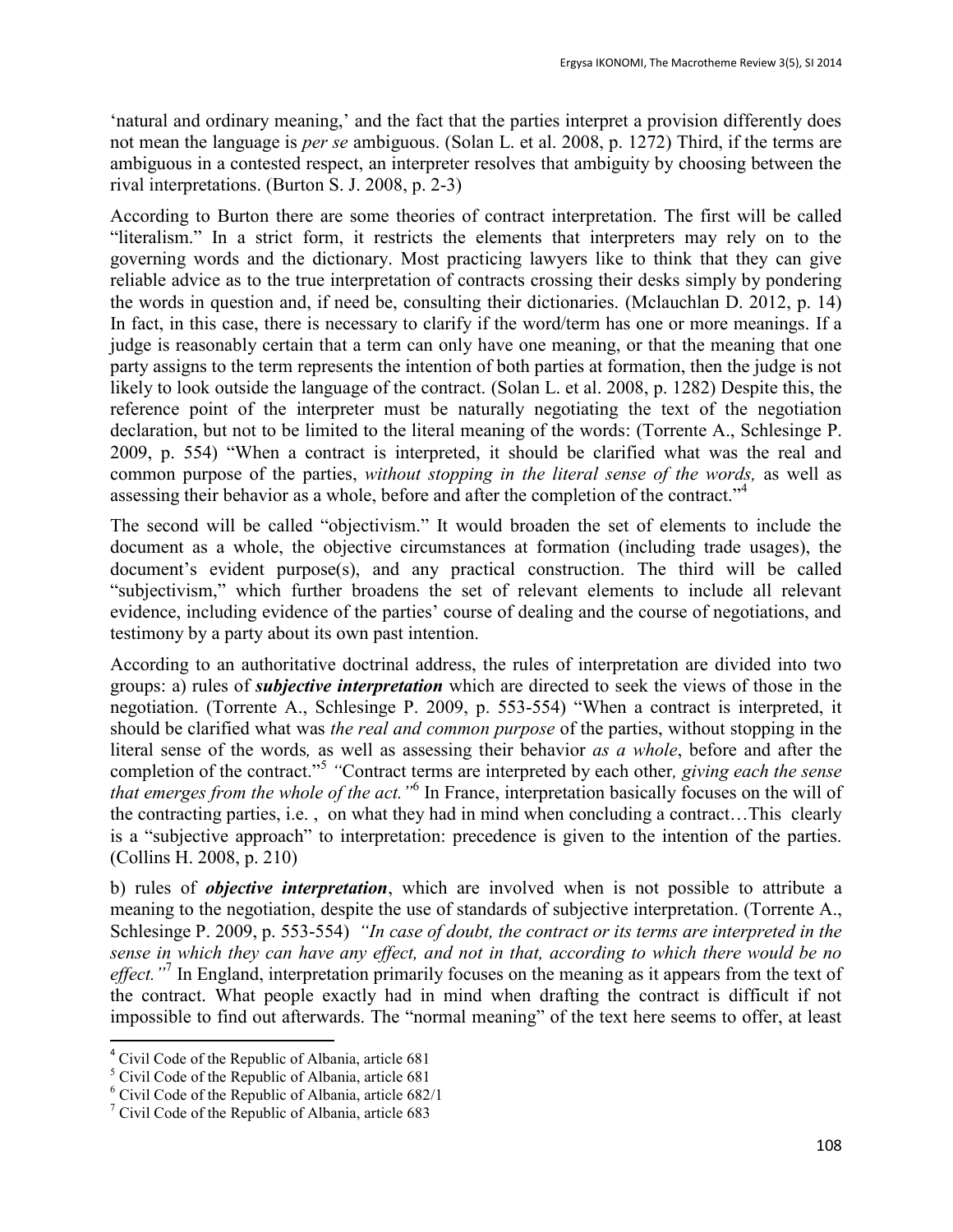apparently, the most reliable basis for judicial interpretation of contracts. This may be called the "objective approach" a view which gives precedence to the external appearance of the expression because social and commercial intercourse requires that reliance be protected. (Collins H. 2008, p. 211)

Thus, in an effort to ascertain the intent of the parties, it is up to judges to determine not only whether language is plain or ambiguous, but whether a particular use of a word falls within its ordinary meaning. When the language is plain, judges typically enforce the contractual provision as written and thus as most likely intended by the majority of people and, presumably, by the parties. When there is some doubt, further inquiry into the parties' intent is permitted, although the ordinary meaning is often used as a reasonable surrogate for such intent. If the parties genuinely have different but reasonable understandings, a court may hold that they never reached agreement and that, therefore, no contract was formed. (Solan L. et al. 2008, p. 1272) "Words and phrases that can have two meanings should be taken in the most appropriate meaning, to the nature of the contract."<sup>8</sup>

German lawyers take an intermediate position between the French subjective approach and the English objective approach. They do not focus primarily on the contracting parties' thoughts, nor on some "objective meaning" of the words of the contract, but on the meaning a reasonable outsider would assume to have been meant. (Collins H. 2008, p. 211)

# **4. GOOD FAITH IN INTERPRETATION**

It is CICERO who left the most complete definition of good faith: "These words, good faith, have a very broad meaning. They express all the honest sentiments of a good conscience, without requiring scrupulousness which would turn selflessness into sacrifice; the law banishes from contracts ruses and clever manoeuvres, dishonest dealings, fraudulent calculations, dissimulations and perfidious simulations, and malice, which under the guise of prudence and skill, takes advantage of credulity, simplicity and ignorance."<sup>9</sup>

The expression "good faith" often appears in the context the interpretation of legislation. In this case it is not given any specific definition. It seems to be understood as conflicting with a narrow and strict interpretation of texts. It ensures a certain flexibility of interpretation and prevents any paralysis which could otherwise result from a text being silent on an issue or giving rise to some  $doubt.$ <sup>10</sup>

*"The contract must be interpreted in good faith by the parties."*<sup>11</sup>So, it must therefore take account not only of the meaning of the words used by the person who made the statement, but also what they can reasonably give to those who receive. (Torrente A., Schlesinge P. 2009, p. 554)

Provisions providing for the application of the principle of good faith in contractual relationships are also found in other countries of the EU. However, it has not permeated the laws of these

 $\overline{a}$ 

<sup>8</sup> Civil Code of the Republic of Albania, article 685

<sup>&</sup>lt;sup>9</sup> European Contract Law. Materials for a Common Frame of Reference: Terminology, Guiding Principles, Model Rules, 2008, p. 152

<sup>&</sup>lt;sup>10</sup> European Contract Law. Materials for a Common Frame of Reference: Terminology, Guiding Principles, Model Rules, 2008, p. 164

<sup>&</sup>lt;sup>11</sup> Civil Code of the Republic of Albania, article  $682/2$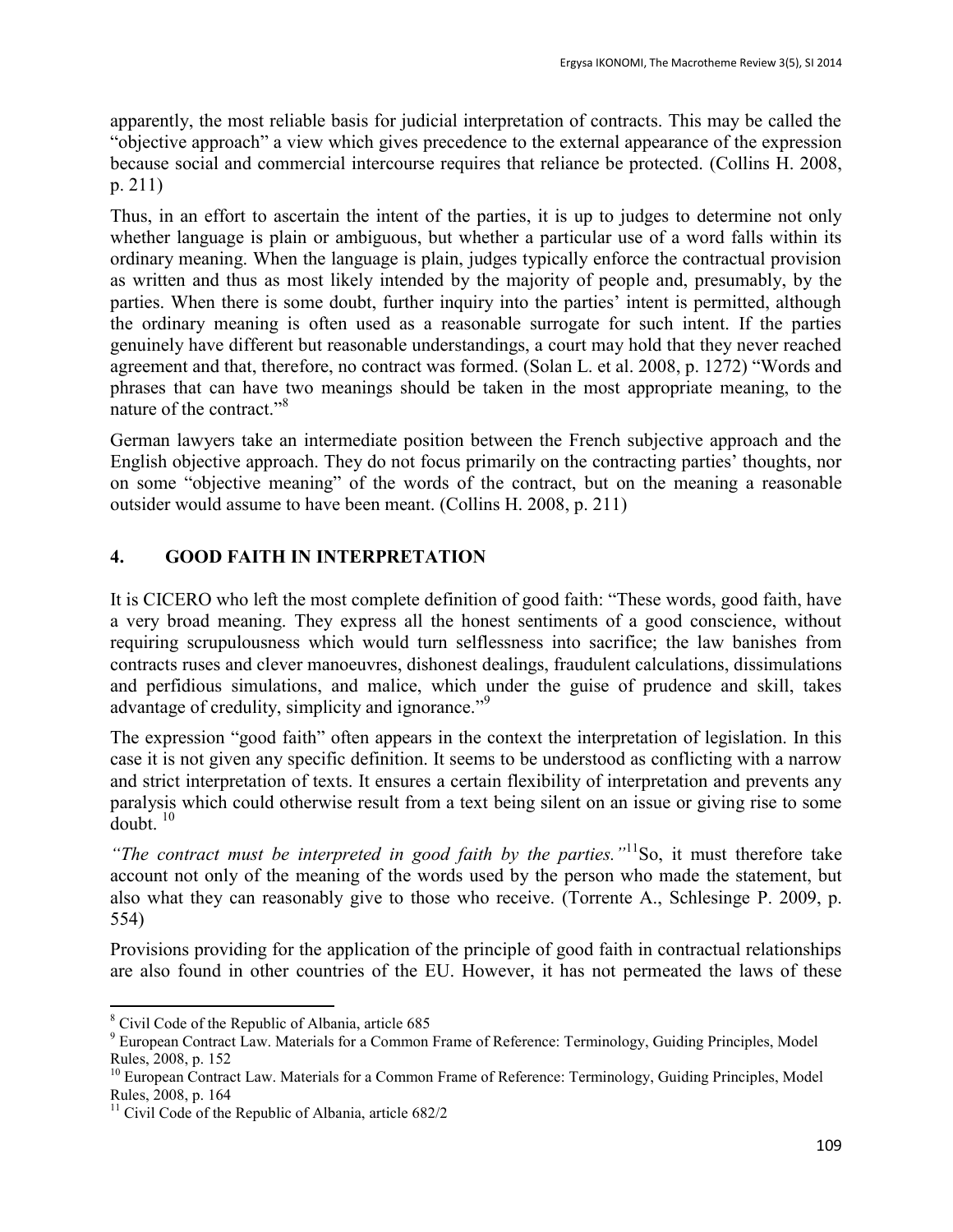countries as it has in Germany and the Netherlands. (Lando O. 2001) In Germany the BGB says that contracts are to be interpreted according to the requirements of good faith, giving consideration to common usage. The German BGB places particular stress on good faith and usage in the interpretation of contracts. The Italian Civil Code also says that the contract is to be interpreted "in accordance with good faith." The Italian Civil Code, for example, provides that in order to ascertain the common intent of the parties "the general course of their behavior, including that subsequent to the conclusion of the contract", is to be taken into account. The Spanish Civil Code has a similar provision. (MacQueen H. , Zimmermann R. 2006, p. 178- 185)

In contrast, English common law does not recognize any general obligation to act in accordance with good faith and fair dealing. However, many of the results achieved in the Continental systems by requiring good faith have been reached in English law by more specific rules. For example, a strict moral code has been imposed in fiduciary relationships, and good faith is required in contracts characterized as *uberrimae fidei.<sup>12</sup>* The duty of good faith is also required when the court is asked to grant equitable remedies. There are a growing number of cases where the courts have interpreted the terms of a contract in such a way as to prevent a party from using a clause in circumstances in which it was not intended to be used. New examples of cases where good faith has been invoked are constantly being added to English case law. (Lando O. 2001)

The French Civil Code concentrates on the common intention of the contracting parties, rather than the literal meaning of the terms used. But the French courts have recognised and developed a doctrine of "clear and precise terms" which is to the effect that if the terms of a contract are unambiguous they must generally receive effect as written. Some books on contract begin their treatment of interpretation with the "clear and precise terms" rule rather than the code provision. The whole approach to interpretation under current French doctrine is rather more objective than the terms of the Civil Code would suggest. (MacQueen H. , Zimmermann R. 2006, p. 178-185)

A part of the doctrine and jurisprudence leads the provision in question of the subjective interpretation... other part of the doctrine and jurisprudence, instead, places the interpretation in the objective sphere. It seems preferable a third theory, which is grounded in relation to the Code, according to which the interpretation of good faith is a principle of a general nature, not subsidiary, that must always prevail for every term and for each contract. This conclusion, moreover, is confirmed in the whole discipline of the contract that refers to good faith, as well as in the interpretation, even in the formation and execution of contract. (Diener M. C. 2011, p. 497 -498)

Good faith is also used in UNIDROIT Principles, which provides *that "Where the parties to a contract have not agreed with respect to a term which is important for a determination of their rights and duties, a term which is appropriate in the circumstances shall be supplied.*" <sup>13</sup> This Article addresses a different though related issue, namely that of the supplying of omitted terms. Omitted terms or gaps occur when after the conclusion of the contract, a question arises which the parties have not regulated in their contract at all, either because they preferred not to deal with it or simply because they did not foresee it. The terms supplied under this Article must be appropriate to the circumstances of the case.<sup>14</sup> *"In determining what is an appropriate term* 

 $\overline{a}$ 

 $12$ Of the utmost good faith - A legal agreement requiring the highest standard good faith.

<sup>&</sup>lt;sup>13</sup> UNIDROIT Principles of International Commercial Contracts, 2010, article 4.8/1

<sup>&</sup>lt;sup>14</sup> UNIDROIT Principles of International Commercial Contracts, 2010, p. 146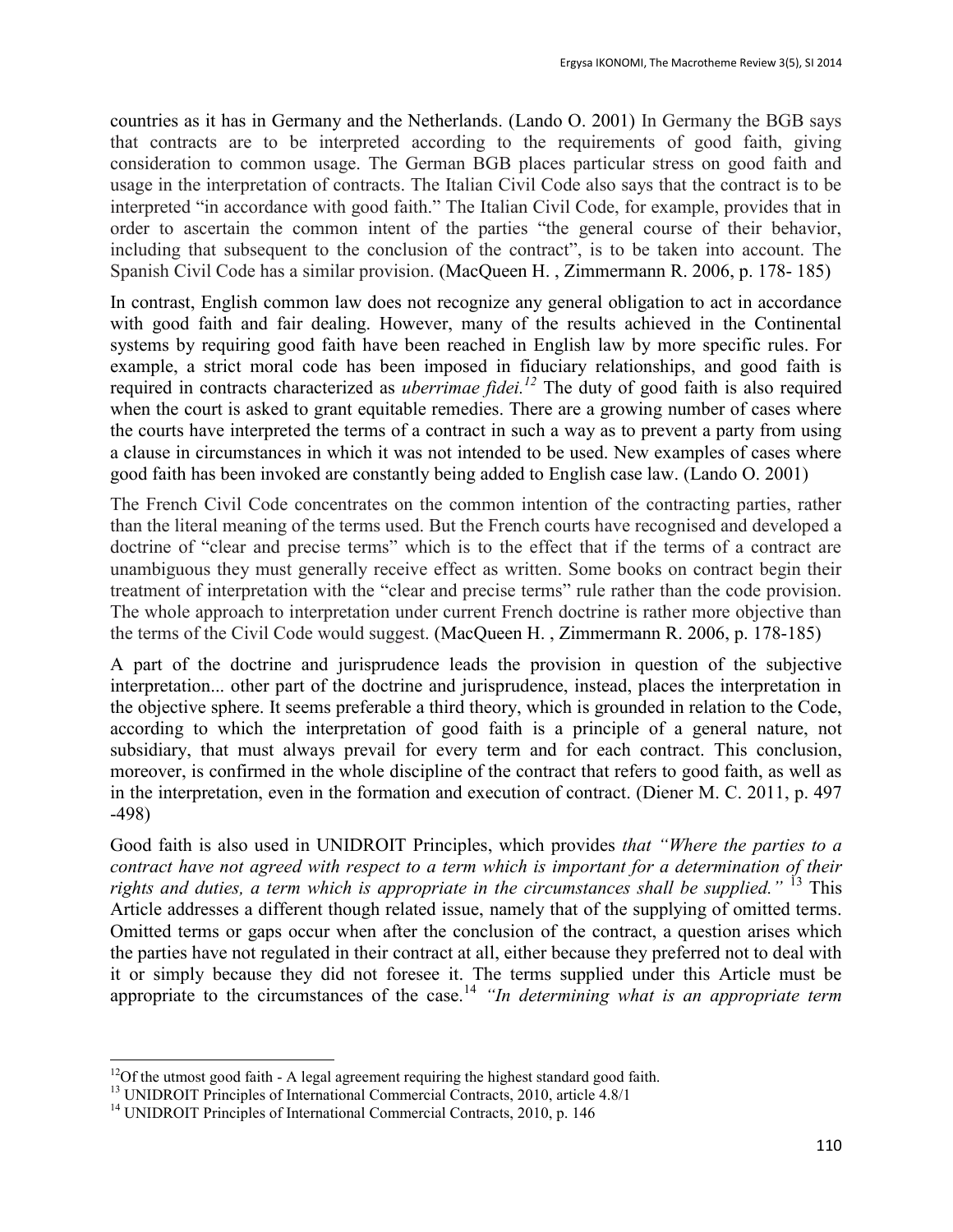*regard shall be had, among other factors, to (a) the intention of the parties; (b) the nature and purpose of the contract; (c) good faith and fair dealing; (d) reasonableness."*<sup>15</sup>

## **5. CONCLUSIONS**

It would be widely accepted that, despite its relative neglect in law school curricula, the law of contract interpretation is one of the most practically important areas of commercial law. (Mclauchlan D. 2012, p. 6)

European civil domestic legislation, the Albanian Civil Code among them, have provisions about the interpretation of the contracts. These provisions, as well as even by a legal interpretation, are divided in two groups, which inspired two main theories on contract interpretation: the objective theory and the subjective theory. It is not put in question the need and the importance of the interpretation of the contracts and the courts give the decisions avoiding literal interpretation and oriented by the legislation they focus mainly to one of these theories.

The interpretation of contracts—their possible amplification, correction, and modification by adjudicators—is in the interests of contracting parties. The reasons are no doubt well-appreciated in at least a general sense: interpretation may improve on otherwise imperfect contracts; and the prospect of interpretation allows parties to write simpler contracts and thus to conserve on contracting effort. (Shavell S. 2006, p. 289)

Good Faith Principle is one of those principles on which rest not only the interpretation, but also the formation and the execution of it. The approach to Good Faith in interpreting of the contracts, is different, according to the European legislation, even though good faith is not specifically requested in Common Law Family countries.

The views on interpreting the contracts in Good Faith are too different:

At one extreme, advocates of a textualist approach to contract interpretation, concerned that such a general concept as good faith might inject uncertainty in legal relationships, support a restrictive view of the obligation. According to this view, it should be limited to a prohibition of intentional dishonesty and courts should not invoke good faith to modify explicit contractual terms or restrict powers attributed by contract. At the other extreme, supporters of a contextualist approach to contract interpretation argue that the obligation should be interpreted expansively to guarantee the substantive justice of contractual relations. Under this view, the requirement of good faith incorporates equitable standards of fairness and decency whose respect might justify departures from express contractual provisions. (Sepe S. M. 2010)

In my opinion, Good Faith in contract interpretation, considering the dimensions of the principle is, not only useful, but it is an added value in interpretation of the contract, because the contract is a legal negotiation of parties that must carry not only the rights and the obligations, but also the human values.

 $\overline{a}$ <sup>15</sup> UNIDROIT Principles of International Commercial Contracts, 2010, article 4.8/2